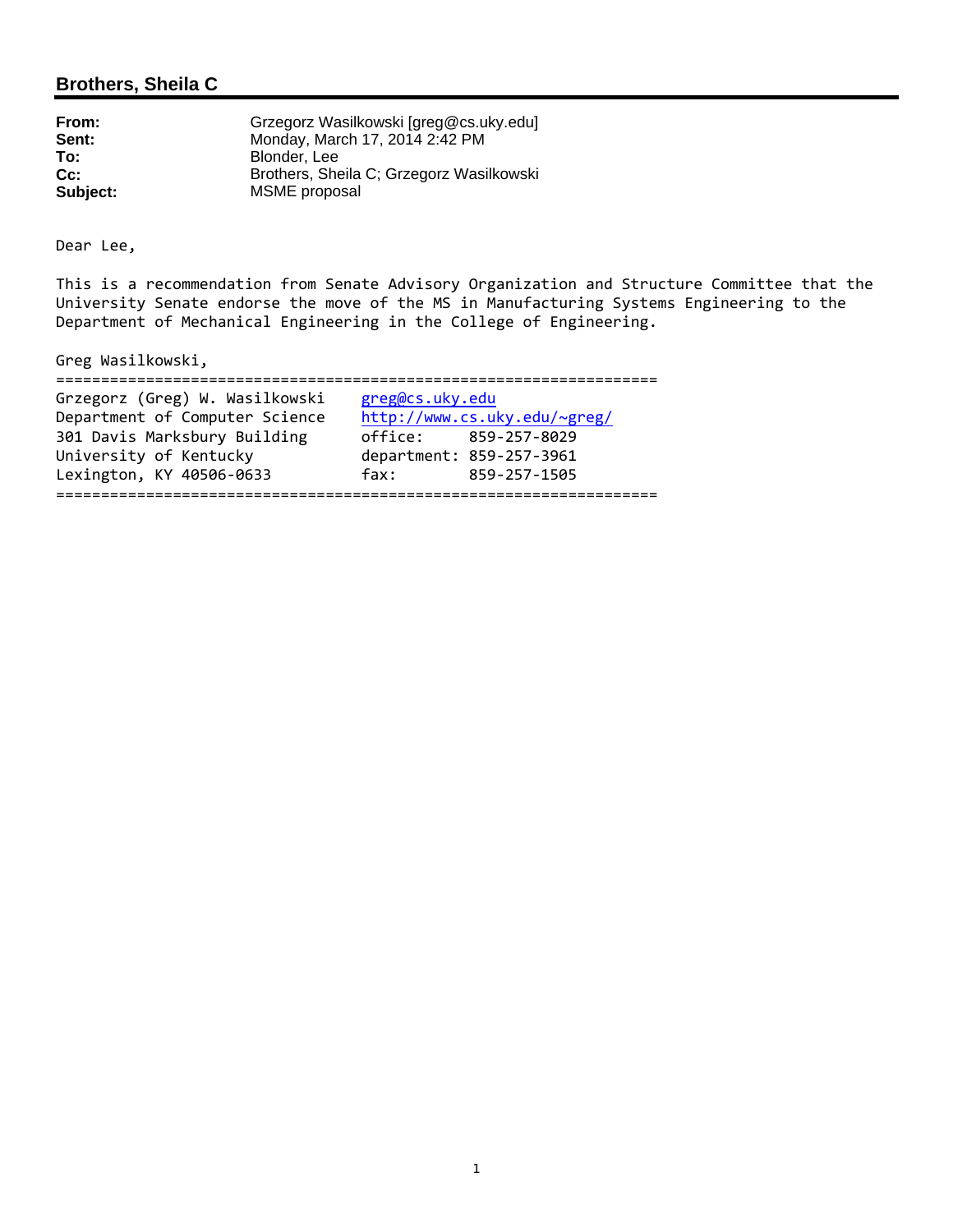

RECEIVED

**OCT 30** 

OFFICE OF THE Office of the NAIR COUNCIL College of Engineering 351 Ralph G. Anderson Building Lexington, KY 40506-0503

859 257-1687 fax 859 257-5727

www.engr.uky.edu

October 29, 2013

Dr. Christine Riordan, Provost University of Kentucky 105 Main Building Campus 0032

Dear Dr. Riordan,

I am requesting your approval to change the administrative reporting structure of the M.S. degree program in Manufacturing Systems Engineering (MS-MSE) from the Dean of the College of Engineering to the Department of Mechanical Engineering. This proposed change, which would take effect July 1, 2014, would not have any impact on the educational course offerings of the program.

The attached proposal to change the administrative reporting structure of the MS-MSE degree program was approved by the Manufacturing Systems Engineering graduate faculty (7 in favor, 3 opposed), by the Mechanical Engineering full-time faculty (21 in favor, 6 opposed) and by the Engineering Graduate Education Team (9 in favor, 0 opposed). The proposal also has my strong support.

By copy of this letter, I am routing this proposal concurrently to Dr. Lee Blonder, Senate Chair, for Senate endorsement.

Sincerely

John Y. Walz

Dean

Attachment

Cc. Dr. Blonder

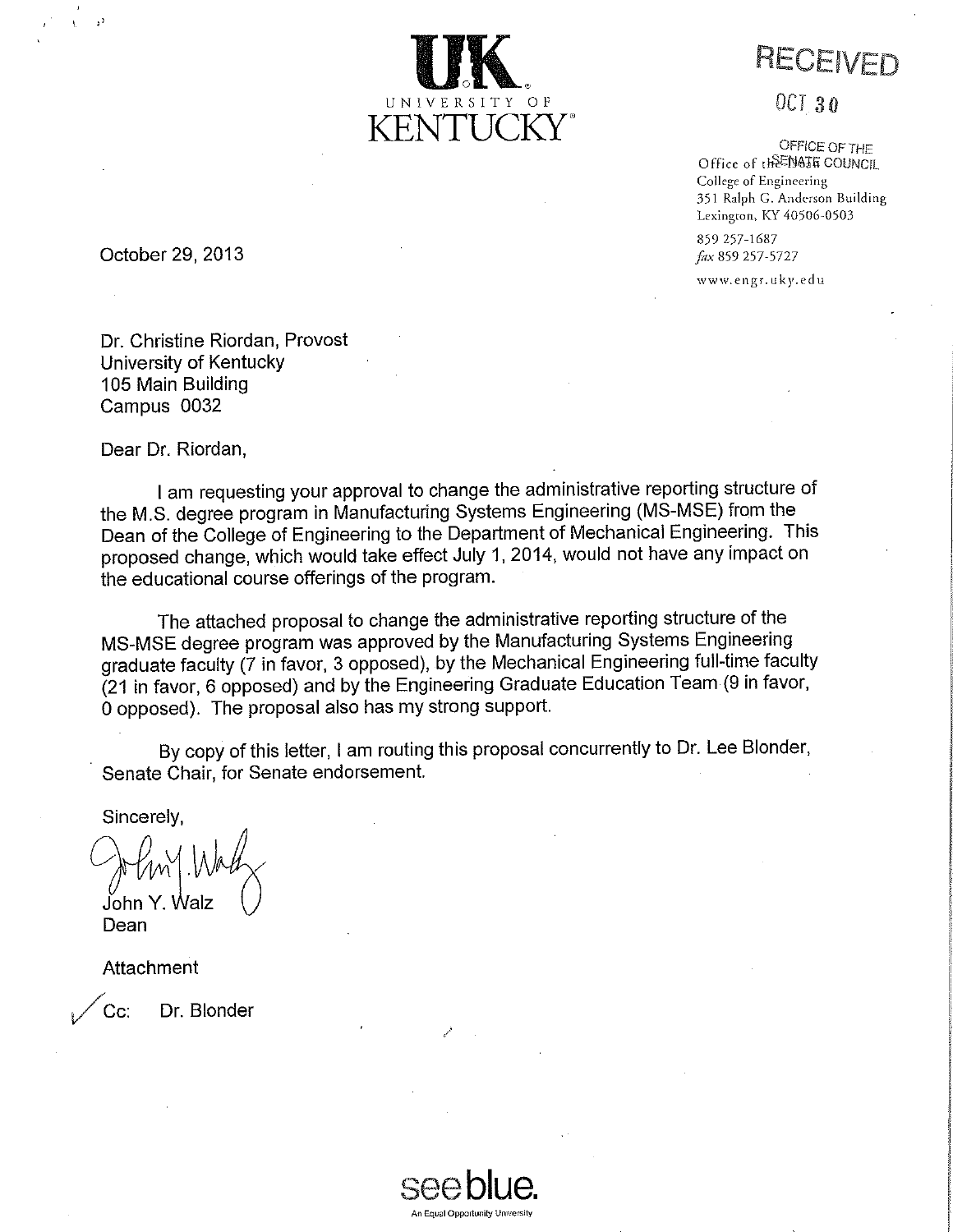# **Proposal to Change Administrative Reporting Structure of M.S. Degree Program in Manufacturing Systems Engineering to the Department of Mechanical Engineering**

# *Proposal:*

It is proposed that the administrative reporting structure of the M.S. degree program in Manufacturing Systems Engineering (MS-MSE) be changed from the Dean of the College of Engineering to the Department of Mechanical Engineering. This change, would take effect from July 1, 2014.

The following sections provide a detailed discussion of the points raised in the SAOSC 'Guidelines for Preparing a Proposal for Change in Organization' and items *a* through *h* in the 'Changes to Academic Organization or Structure of an Educational Unit' form, as they relate to this proposal.

## *Impetus for the proposed change*

The interdisciplinary MS-MSE program provides graduate-level education in the field of manufacturing which is a critical discipline for the Commonwealth of Kentucky. It is thus important that this program continue to succeed and grow.

At the same time, having the program administered directly by the Dean of Engineering is not an effective arrangement for several reasons. First, it requires an inefficient allocation of resources from the academic departments. Second, the supervision and oversight of the program can best be handled by the Mechanical Engineering Department Chair (possibly through a Director of Graduate Studies) who is more familiar with the specific needs of the program. Third, the College of Engineering cannot provide the same level of associated support (e.g., graduate student recruiting, staff support, student advising, etc.) as could be provided by an academic department.

# *Current Structure vs. Proposed Structure: Benefits and Weaknesses*

Under the current structure, the MS-MSE program resides within the College of Engineering and is managed by a designated Director of Graduate Studies for MS-MSE. A committee consisting of senior faculty involved in the MS-MSE program provides advisory support for the DGS and is involved with strategic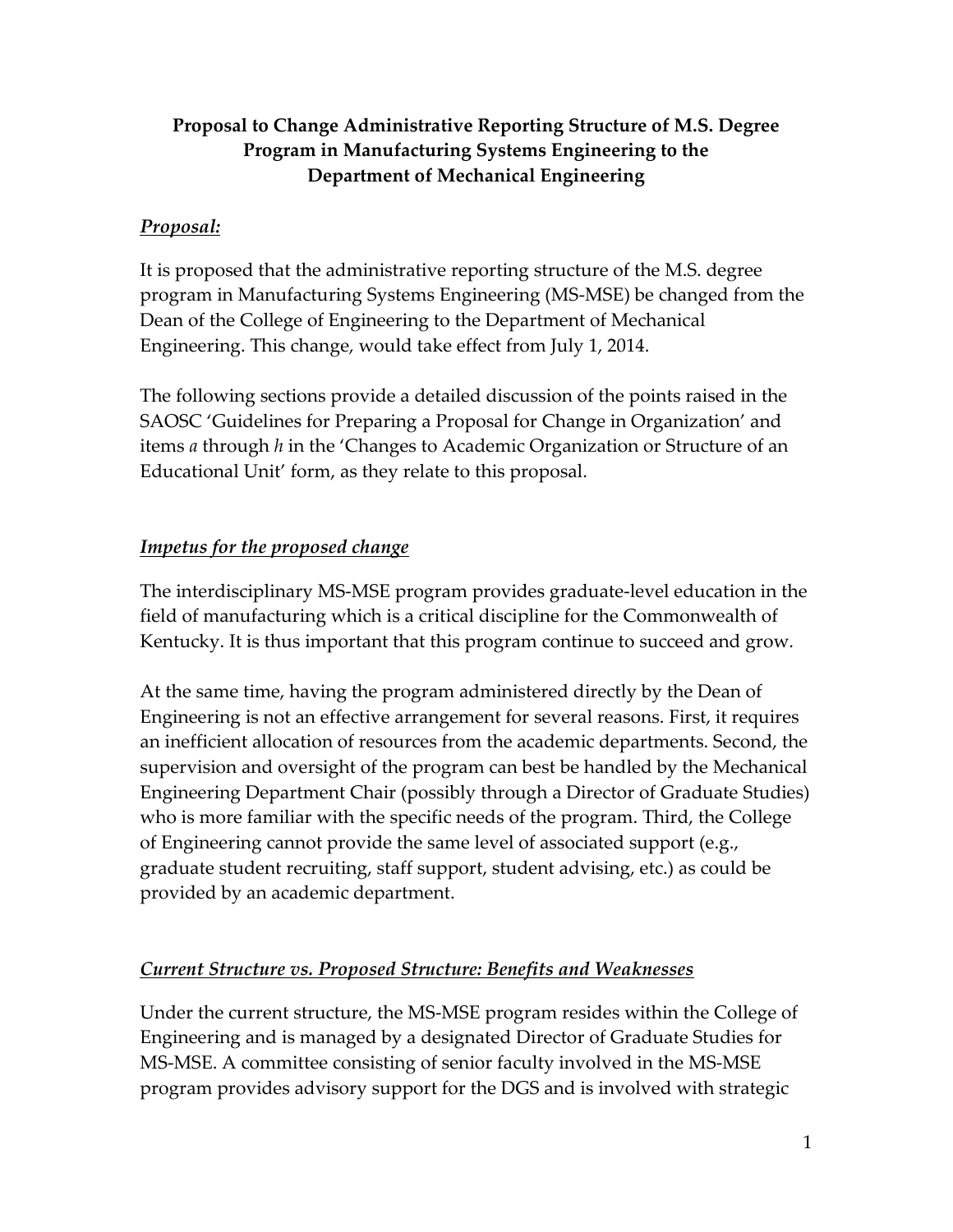decision making for the program. Administrative support for the program is provided by staff from the Institute for Sustainable Manufacturing and before that, its predecessor, the Center for Manufacturing. With the proposed change, the MS-MSE program will reside in the Department of Mechanical Engineering with the supervision of the program handled by the Department Chair. A separate Director of Graduate Studies will oversee the administration of the MS-MSE program. The MS-MSE advisory committee will be maintained to provide direction on strategic issues pertaining to the program. Staff support for the program will be provided by the Mechanical Engineering department. It is anticipated that the Mechanical Engineering department can provide better support for the program than is available with the current structure as the department has the mechanisms and resources in place for graduate student recruiting, student advising, etc.

In the proposed arrangement, all credit for students enrolled in the MS-MSE program would be assigned to the Department of Mechanical Engineering. This will result in additional funds for the department from the college. Likewise, funds generated by MS-MSE education activities that extend beyond the standard, academic year course offerings, such as distance learning efforts (both academic year and summer), regular summer course offerings and/or short courses, will flow back to the Department of Mechanical Engineering for use throughout the fiscal year in support of the MS-MSE program. These funds will roll-over from one fiscal year to the next. At present, there appears to be no funds returned to the College based on distance learning efforts during the academic year. The Associate Dean of Outreach and External Partnerships will actively work with the Provost's office to enable financial policies that incentivize distance learning in support of the programs generating the revenue, including the MS-MSE program.

### *Implications due to Change on Program Faculty*

The proposed change in the administrative reporting structure of the MS-MSE program involves only the College of Engineering. The faculty involved in teaching courses and advising students in the MS-MSE program have primary appointments in their respective academic departments. Almost all courses in the Manufacturing Systems Engineering program (MFS prefix) are also cross-listed in the home departments of those faculty where they will continue to receive credit for teaching. The faculty appointments will continue in their home departments as before and the change in the administrative structure of the MS-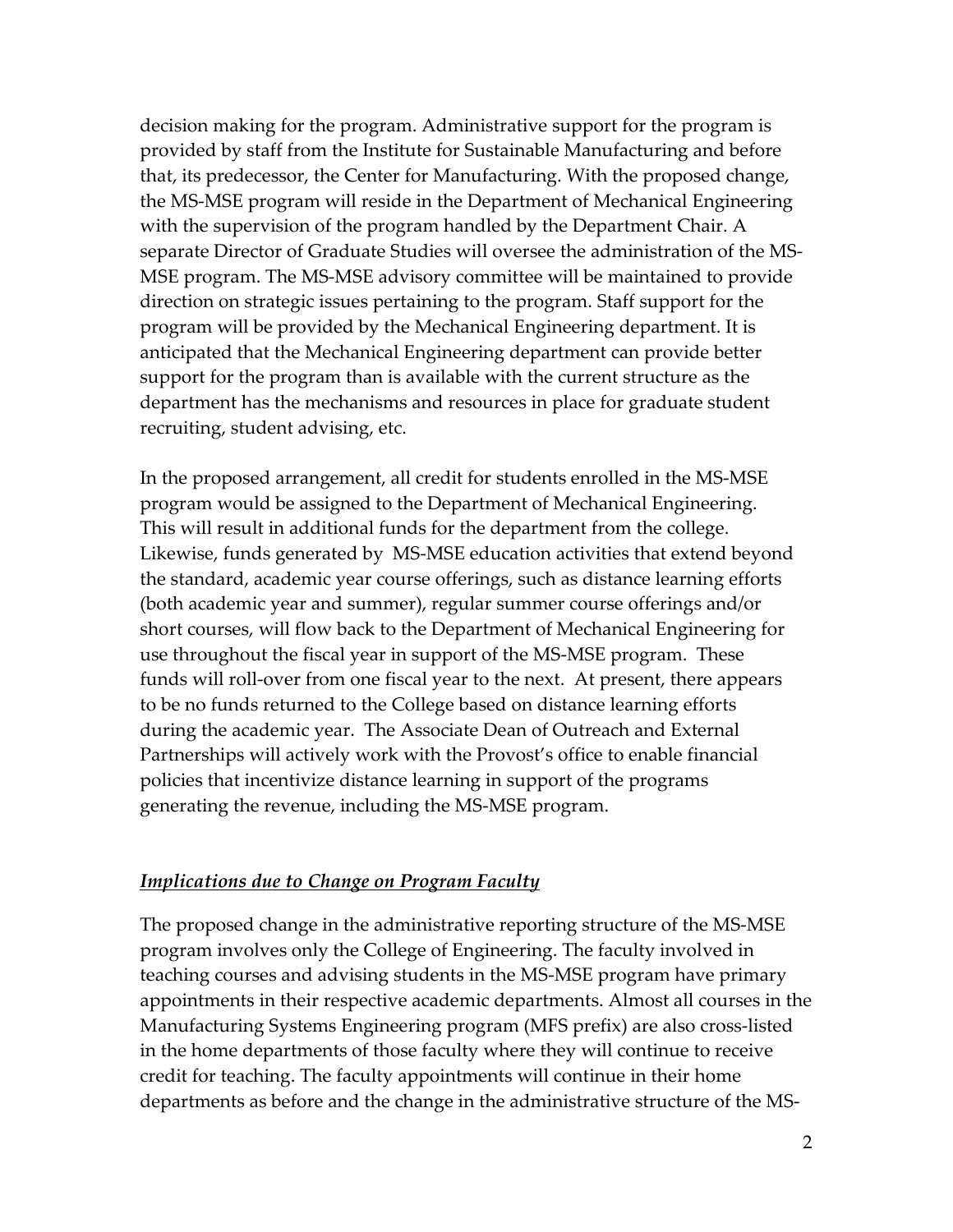MSE program will not require those educational units to release faculty or any transfer of faculty from one unit to another. Also, the change will not affect the DOE of any faculty engaged in teaching/advising students in the program. Program faculty will also have access to Mr. Peter Hayman, a staff person for graduate programs in Mechanical Engineering who will be able to assist with any number of graduate program related issues and questions. The addition of this program to his responsibilities is within his present JAQ and will have minimal impact on his work.

### *Personnel Associated with Program, their Qualifications and Selection*

The key personnel associated with the program administration when transferred to the Mechanical Engineering department are the Department Chair and the Director for Graduate Studies for the MS-MSE program.

Prof. Scott Stephens (Chair of Mechanical Engineering): Dr. Stephens is a Professor and Chair of Mechanical Engineering. He is charged with oversight for all of the programs within the department which include three separately accredited undergraduate programs and a MS and PhD graduate program in ME. Prior to serving as Chair, Dr. Stephens was DGS for three years.

Prof. Fazleena Badurdeen (DGS, MS-MSE Program): Prof. Badurdeen is an Associate Professor in Mechanical Engineering and has been involved with the MS-MSE program since joining the University of Kentucky in 2005. As one of the core faculty members in the program, she regularly teaches courses in Manufacturing Systems Engineering and has also served as the faculty advisor to fourteen students since 2005. She was appointed as the DGS for the MS-MSE program in October 2013.

A Mechanical Engineering faculty member has served as the DGS for the MS-MSE program in the last few years. The appointment was made for a three year term at the college level by the Dean with consultation from the faculty and from the relevant Chair. With the proposed change in administrative reporting structure, this practice will continue with the appointment of a Mechanical Engineering faculty member as DGS to serve a three year term, as is the case with all such DGS appointments. The suitable candidate will be identified by the Mechanical Engineering Chair, in consultation with the MSE program Advisory Committee and recommended for appointment to the Dean of Engineering.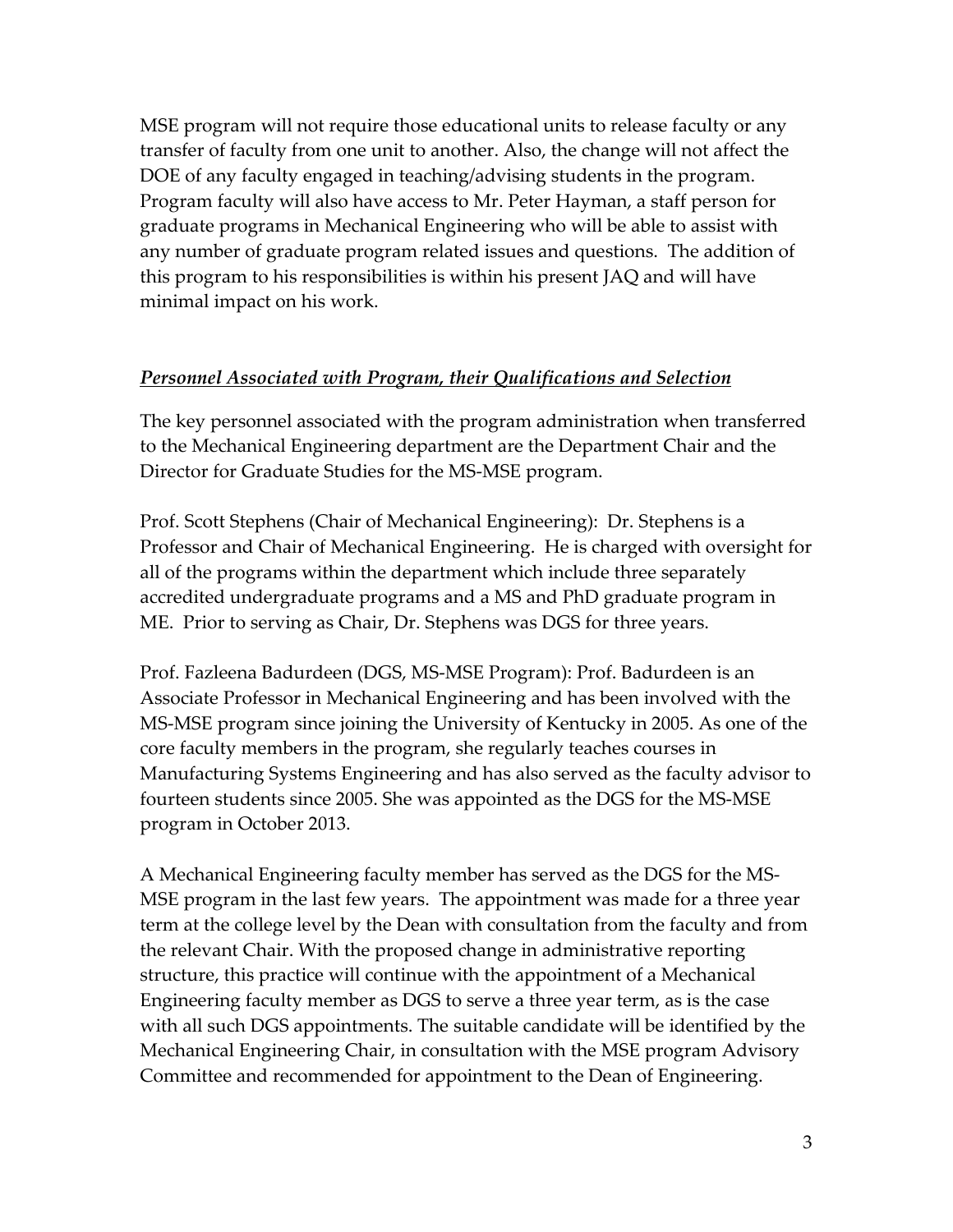## *Implications of the proposal for accreditation by SACS*

Changing the administrative structure of the MS-MSE program to be under the Mechanical Engineering department will benefit the program. The established procedures and practices used in Mechanical Engineering, which has a much larger graduate enrollment than MS-MSE, for SACS accreditation will be available for the MS-MSE program.

## *Financial Viability of the Program*

To ease the transition to this new arrangement, and to also assist the program in developing additional sources of revenue, the College of Engineering will provide \$10,000 per year in additional resources to the Department of Mechanical Engineering for the first two years to support a Director of Graduate Studies (DGS), separate from the Mechanical Engineering DGS and specifically for this MS-MSE program. It is anticipated that the program will be capable of generating enough income beyond this two-year period that such support would not be required. However, beyond the initial appointment period, the DGS for the MS-MSE program may be the same as that for the ME department. Appointment of the DGS will follow the usual Graduate School process (consultation with the Graduate Faculty and Graduate Studies Committee, recommendation of the Chair of Mechanical Engineering and recommendation of the Dean of Engineering). Staff support for the DGS and the program will be the responsibility of the Department of Mechanical Engineering. Finally, Teaching Assistant support for the MFS courses should be roughly consistent with the enrollment in MFS or cross-listed courses, relative to other ME courses assigned TA's.

All other operational processes for the program, as outlined in the approved degree proposal of 1991 and current Graduate School policies for graduate programs will remain in effect. The Graduate Studies Committee for MS-MSE will continue as the entity responsible for administering the program and curriculum, and will be distinct from other Graduate Studies Committees in the department. Because of the interdisciplinary nature of the program, it is expected that one or more members will be from outside the department. Appointments will be by the Chair of the respective department, upon recommendation of the DGS for MS-MSE.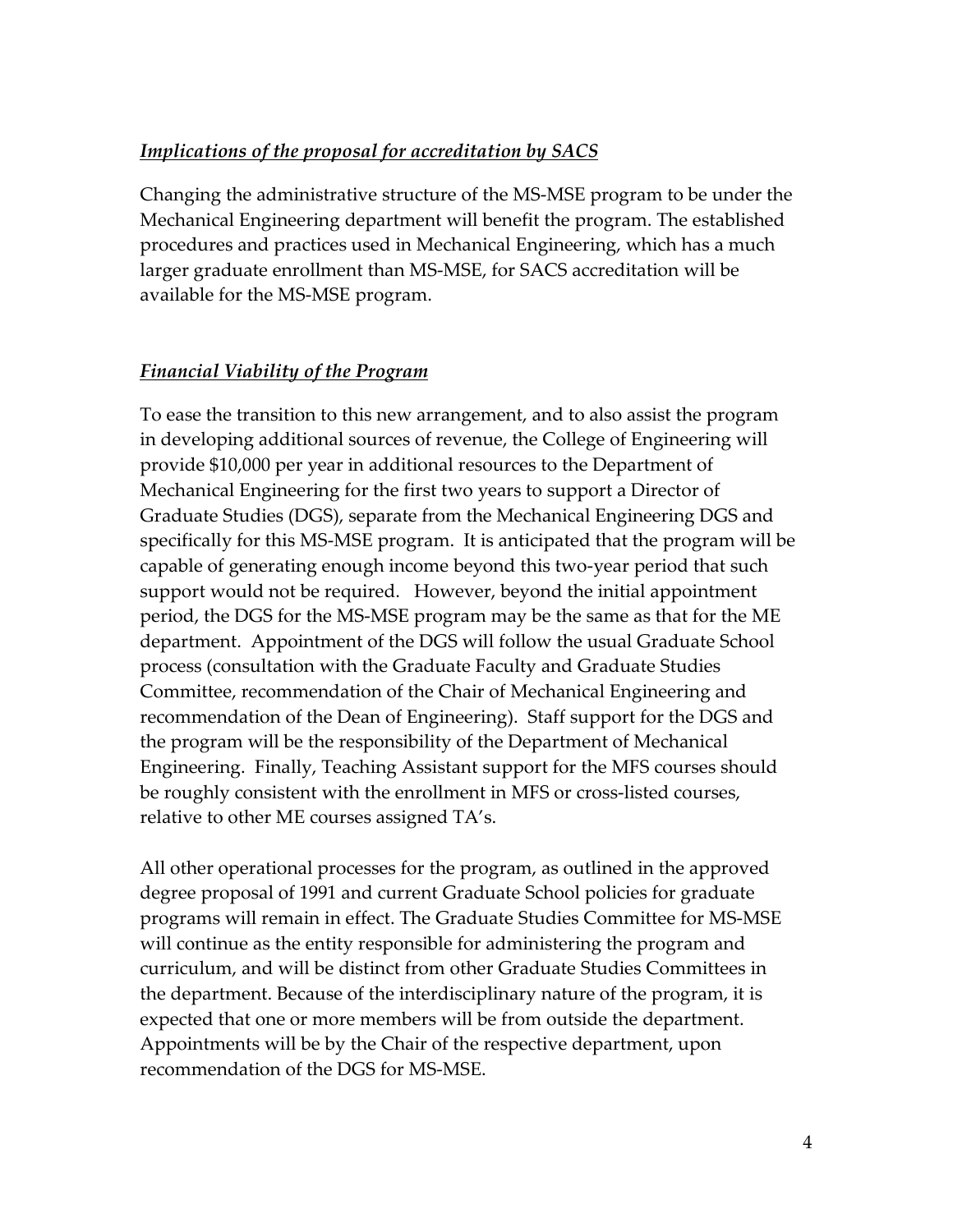Approval of this proposal is contingent on the assumption that the program will generate sufficient funding through student enrollment and educational activities. As an interdisciplinary program, the College of Engineering will remain a primary steward for the program.

More recently, the Manufacturing Systems engineering program was awarded a grant (PI – Prof. Fazleena Badurdeen) by the eLearning Innovation Initiative (eLII) at UK to convert courses for on-line delivery where students can receive the entire degree (non-thesis option only) on-line. The on-line delivery of MFS courses is expected to increase accessibility of the program to a large number of working professionals in need of continuing education to add to their professional knowledge. The first set of online courses developed through this grant is scheduled for delivery in Spring 2015, followed by another two in Fall 2015.

## *Summary of Votes and Viewpoints of Faculty*

On the issue of the proposed change in the administrative reporting structure of the M.S. degree program in Manufacturing Systems Engineering (MS-MSE) from the Dean of the College of Engineering to the Department of Mechanical Engineering effective July 1, 2014, a proposal offering the rationale for this administrative change was distributed to affected unit faculty - Manufacturing Systems Engineering Graduate Faculty and Mechanical Engineering (ME) Faculty - during the Fall 2013 semester for review and discussion. The issue was discussed at ME faculty meetings in September and October. An electronic vote was then conducted of each group through use of a voting web site.

The results of the ballot by Manufacturing Systems Engineering Graduate Faculty on this issue are:

Favor: 7 Oppose: 3

The results of the ballot by Mechanical Engineering Faculty on this issue are: Favor: 21 Oppose: 6

Because voting by each group was conducted using a web site, we are unable to identify those who voted against the proposal to determine the reason for their negative vote.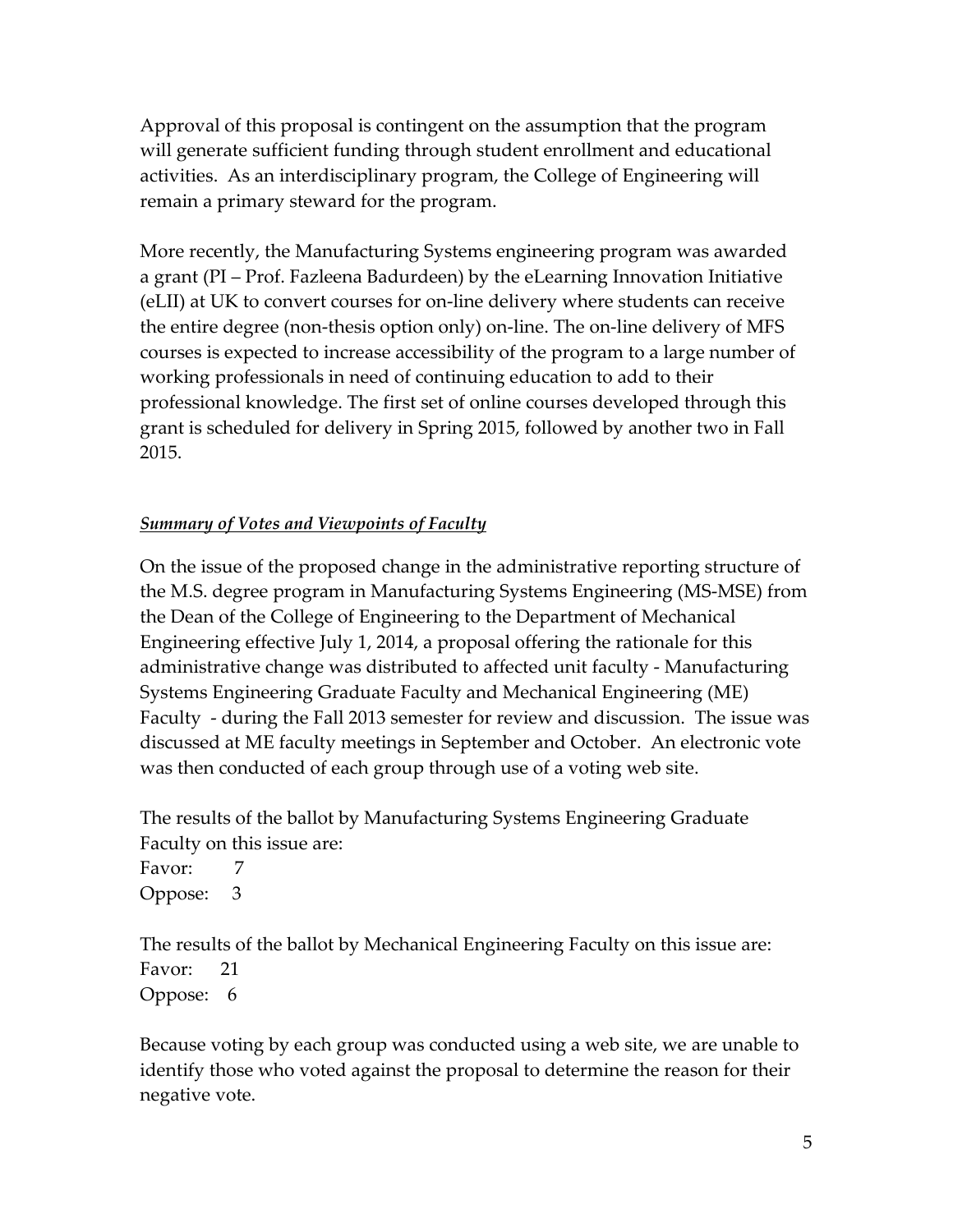The proposal was considered in late October by the Engineering Graduate Education Team. The Team reviewed the proposed Change in Administrative Reporting Structure of the MFS program both individually and at its meeting on October 23, 2013. At that meeting, Dr. Badurdeen led a discussion on the proposal and answered questions from team members. The Engineering Graduate Engineering Team voted 9 – 0 to approve the proposed change. Favor: 9

Oppose: 0

# *Impact of Proposed Change on Department, College and/or University Objectives/Priorities*

The change in reporting structure from the college to the Department of Mechanical Engineering is aligned with the objectives of the unit, the college and, as such, strengthens the university priorities. In particular, Mechanical Engineering has had a focus area of manufacturing within the department at the graduate level for more than 20 years. Moving the MFS degree to Mechanical Engineering strengthens that commitment to manufacturing and supports the many faculty that are associated with manufacturing through their research programs. The college had traditionally housed the program because the Center for Manufacturing Systems, which is no longer in existence, had been administering it on the college's behalf. Since that center has closed and since the clarification that no degree programs can be housed in centers, the program was left without a home, as the remaining college staff did not have the expertise in the Manufacturing area to provide effective support. As a result, the enrollment numbers have dwindled in recent years. It is in the interest of the college to strengthen manufacturing as this has been selected as a focus area for the college by the new Dean. As a result, the best move to strengthen the program is to house it in a department that has the area expertise to help it grow. This projected growth in numbers is consistent with the university's objectives.

# *Impact of Change on Program's/UK's Position Relative to Benchmark Institutions*

UK has been a leading university in manufacturing for more than 25 years. The growth and development of this program through moving to ME will help us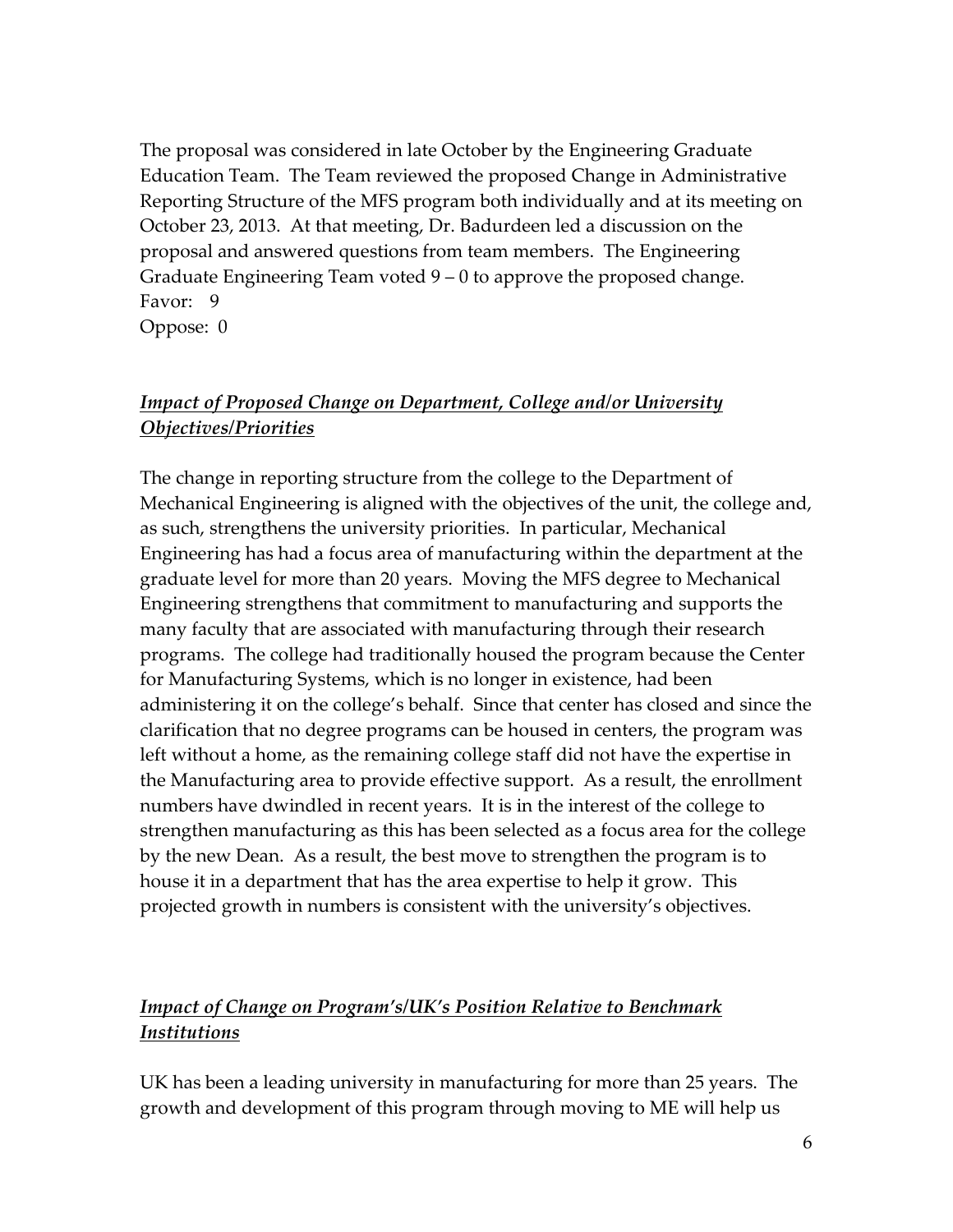maintain that reputation, especially in the areas of advanced manufacturing including lean manufacturing and sustainable manufacturing. Plans for the program include placing a large part of it on-line for distance delivery as well as the traditional classroom delivery. This will be a first of its kind program online, as it will include experimental classes as well as straight informational classes. This will help us maintain our leadership role in these areas.

## *Timeline for Key Events in the Proposed Change (Student enrollments, graduates, moved programs, closed courses, new faculty and staff hires, etc.)*

The table below summarizes the revenue projections, primarily based on the increased accessibility due to online delivery of the MFS program, based on a steady-state cohort of 20 full-time students and 60 part-time students. These numbers are reasonable given that the MFS program has had 30+ full-time students in the past. A 3-4 year lead time will be required to develop the program to that level of enrollment. The computations also consider that a percentage of students from both cohorts will be out-of-state (with a higher % of online students being out-of-state); summer offering of online courses, too, is considered. As shown, with the estimated enrollment during a six year period, the program will generate approximately \$500K in tuition revenue. This does not include tuition revenue generated due to the relatively large undergraduate students who take (mostly 500-level) MFS courses as electives: for example, MFS 503 and MFS 505 have ~ 35 and 20 students, respectively.

|                | No. Full- | No. part- |           |           |             |            |                     | Total      |            |             |                     |           |
|----------------|-----------|-----------|-----------|-----------|-------------|------------|---------------------|------------|------------|-------------|---------------------|-----------|
|                | time      | time      | % Full-   | % Part-   | Percent SCH | SCH for    | SCH for             | <b>SCH</b> | Equivalent | Tution      | Tuition             | Total     |
| Year           | students  | students  | time out- | time out- | in summer   | full-time  | part-time           | per        | Student F1 | Revenue     | Revenue             | Tuition   |
|                | enrolled  | enrolled  | of-state  | of-state  | classes     | students   | students            | year       | TE         | (Full-time) | (Part-time) Revenue |           |
| Rate           |           |           |           |           |             | 18 hr/year | $6\,\text{hr/year}$ |            |            | 100%        | 100%                |           |
|                | 5         |           | 20%       | 30%       | 20%         | 90         | 30                  | 120        | 6.67       | \$63,198    | \$17,040            | \$80,238  |
| 2              | 10        | 20        | 30%       | 50%       | 20%         | 180        | 120                 | 300        | 16.67      | \$138,474   | \$68,160            | \$206,634 |
| 3              | 20        | 40        | 30%       | 50%       | 20%         | 360        | 240                 | 600        | 33.33      | \$276,948   | \$136,320           | \$413,268 |
| $\overline{4}$ | 20        | 60        | 30%       | 50%       | 20%         | 360        | 360                 | 720        | 40.00      | \$276,948   | \$204,480           | \$481,428 |
| 5              | 20        | 60        | 30%       | 50%       | 20%         | 360        | 360                 | 720        | 40.00      | \$276,948   | \$204,480           | \$481,428 |
| 6              | 20        | 60        | 30%       | 50%       | 20%         | 360        | 360                 | 720        | 40.00      | \$276,948   | \$204,480           | \$481,428 |

**Table 1: Projected Revenue from MFS MS Online Degree Program (Years 1-6)**

The Mechanical Engineering department has tentative plans to add one more faculty line in the manufacturing area in the next year. Additional staff will be added at a threshold of approximately 50-60 students in the program.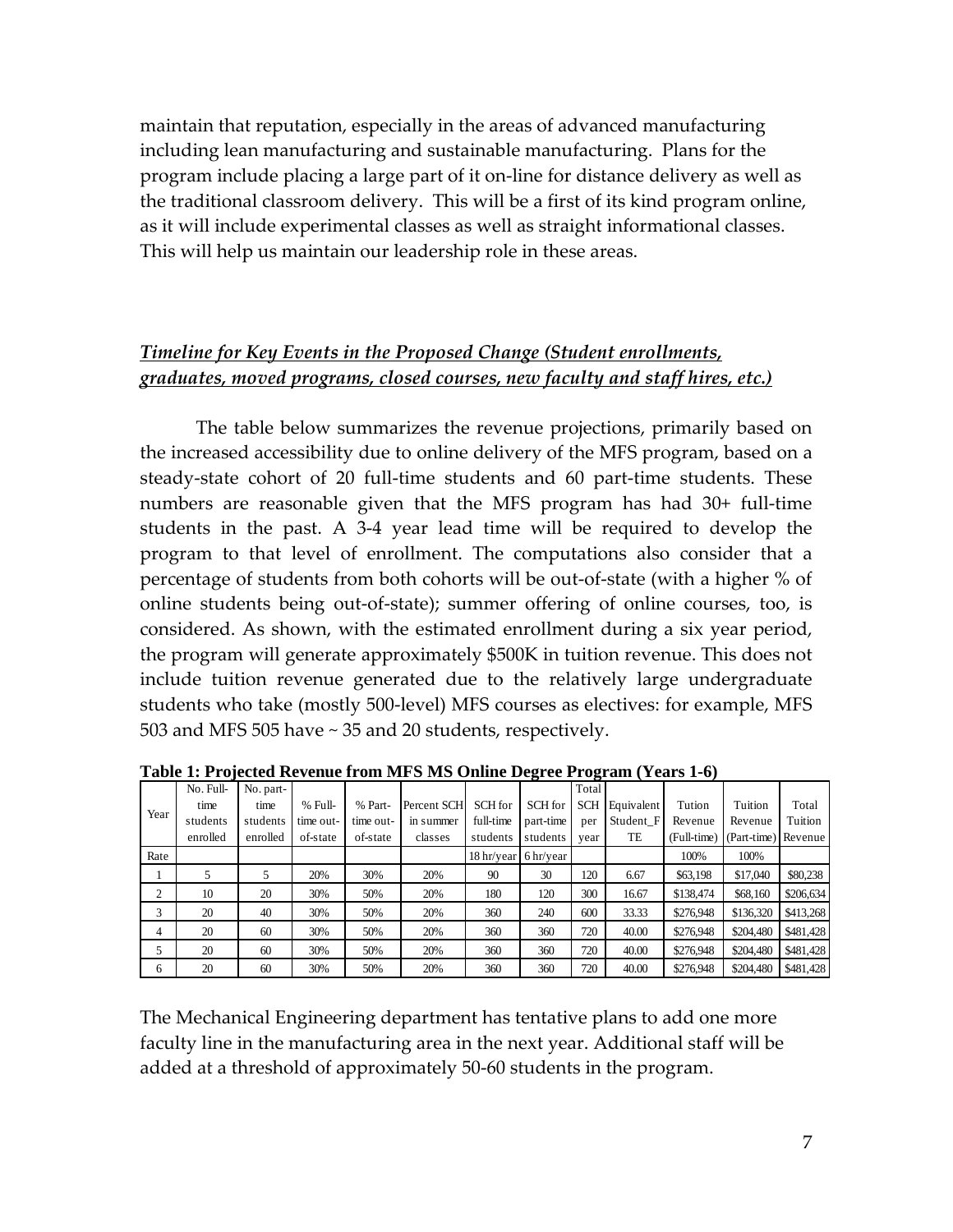#### **CHANGE MASTERS DEGREE PROGRAM FORM**

 $\kappa = \sqrt{\sqrt{2}}$ 

 $\bar{\gamma}$ 

| 1. GENERAL INFORMATION                  |                                                                                                                                |             |                                                          |                                          |                          |  |
|-----------------------------------------|--------------------------------------------------------------------------------------------------------------------------------|-------------|----------------------------------------------------------|------------------------------------------|--------------------------|--|
| Engineering<br>College:                 |                                                                                                                                | Department: |                                                          |                                          |                          |  |
| <b>Current Major Name:</b>              | Manufacturing Systems<br>Engineering                                                                                           |             | <b>Proposed Major Name:</b>                              |                                          |                          |  |
| <b>Current Degree Title:</b>            | Master of Science in<br><b>Manufacturing Systems</b><br>Engineering                                                            |             | Proposed Degree Title:                                   |                                          |                          |  |
| Formal Option(s):                       |                                                                                                                                |             | Proposed Formal Option(s):                               |                                          |                          |  |
| Specialty Fields w/in<br>Formal Option: |                                                                                                                                |             | <b>Proposed Specialty Fields</b><br>w/in Formal Options: |                                          |                          |  |
|                                         | Date of Contact with Associate Provost for Academic Administration <sup>1</sup> : 6-4-2013                                     |             |                                                          |                                          |                          |  |
| Bulletin (yr & pgs):                    | $CIP Code1$ :                                                                                                                  | 14.3601     |                                                          | Today's Date:                            | 10-29-13                 |  |
| Accrediting Agency (if applicable):     |                                                                                                                                |             |                                                          |                                          |                          |  |
| <b>Requested Effective Date:</b>        | Semester following approval.                                                                                                   |             | OR                                                       | $\boxtimes$ Specific Date <sup>2</sup> : | $7 - 1 - 2014$           |  |
| Dept. Contact Person:                   | Fazleena Badurdeen                                                                                                             | Phone:      | 3-3252                                                   |                                          | Email: badurdeen@uky.edu |  |
| 1.                                      | 2. CHANGE(S) IN PROGRAM REQUIREMENTS<br>Number of transfer credits allowed                                                     |             | Current                                                  |                                          | Proposed                 |  |
|                                         | (Maximum is Graduate School limit of 9 hours or 25% of course work)                                                            |             |                                                          |                                          |                          |  |
| 2.                                      | Residence requirement (if applicable)                                                                                          |             |                                                          |                                          |                          |  |
| 3.                                      | Language(s) and/or skill(s) required                                                                                           |             |                                                          |                                          |                          |  |
| Termination criteria<br>4.              |                                                                                                                                |             |                                                          |                                          |                          |  |
| 5.                                      | Plan A Degree Plan requirements <sup>3</sup> (thesis)                                                                          |             |                                                          |                                          |                          |  |
| 6.                                      | Plan B Degree Plan requirements <sup>3</sup> (non-thesis)                                                                      |             |                                                          |                                          |                          |  |
| 7.                                      | Distribution of course levels required<br>(At least one-half must be at 600+ level & two-thirds must be in organized courses.) |             |                                                          |                                          |                          |  |
| 8.                                      | Required courses (if applicable)                                                                                               |             |                                                          |                                          |                          |  |
| 9.<br>program (if applicable)           | Required distribution of courses within                                                                                        |             |                                                          |                                          |                          |  |
| 10.                                     | <b>Einal examination requirements</b>                                                                                          |             |                                                          |                                          |                          |  |

<sup>&</sup>lt;sup>1</sup> Prior to filling out this form, you MUST contact the Associate Provost for Academic Administration (APAA). If you do not know the CIP code, the APAA can provide you with that during the contact.

<sup>&</sup>lt;sup>2</sup> Program changes are typically made effective for the semester following approval. No changes will be made effective until all approvals are received.

<sup>&</sup>lt;sup>3</sup> If there is only one plan for the degree, plans involving a thesis (or the equivalent in studio work, etc.) should be discussed under Plan A and those not involving a thesis should be discussed under Plan B.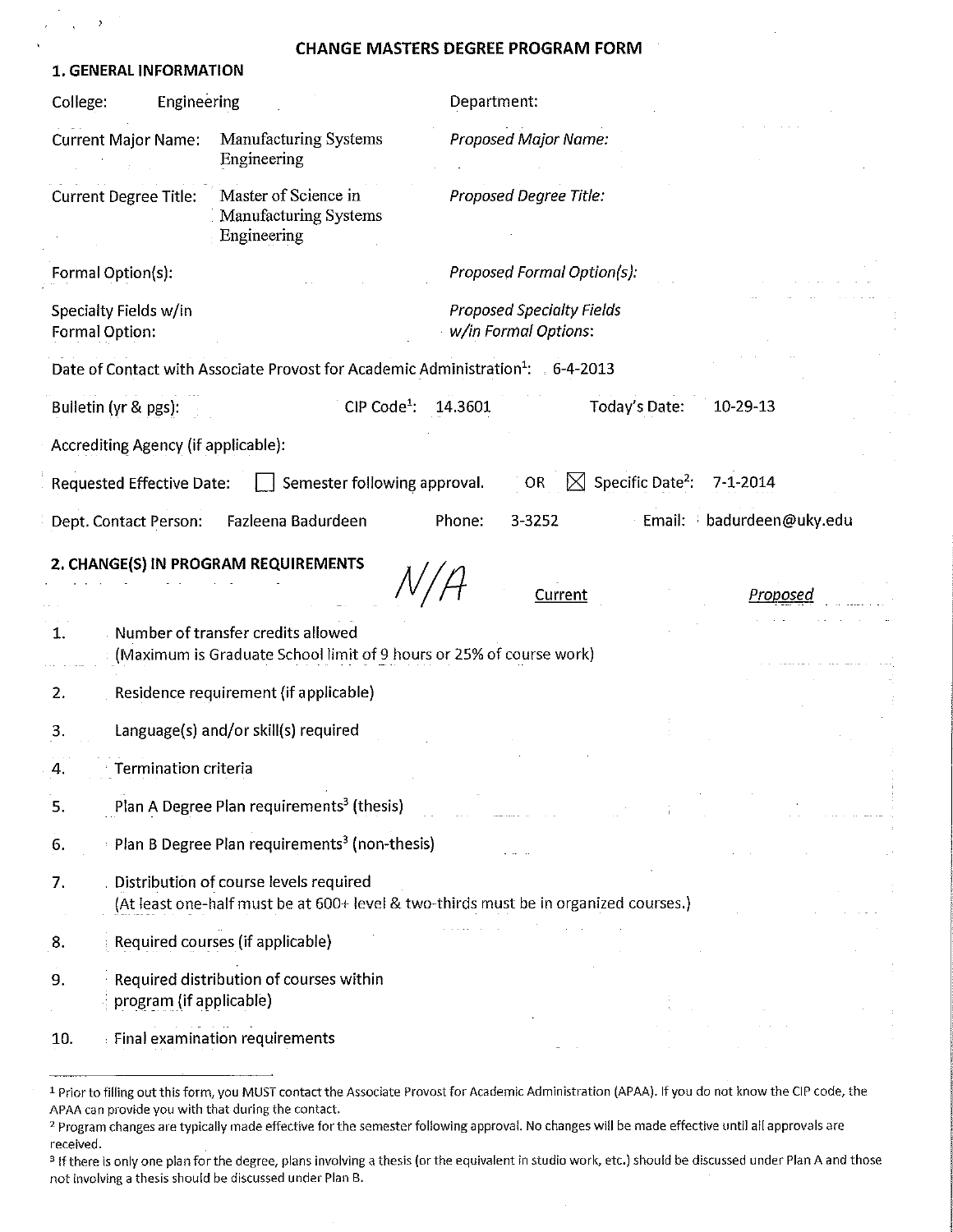#### **CHANGE MASTERS DEGREE PROGRAM FORM**

- Explain whether the proposed changes to the program (as described in sections 1 to 10) involve courses  $11.$ offered by another department/program. Routing Signature Log must include approval by faculty of additional department(s).
- 12. List any other requirements not covered above?

 $\sim 10$ 

Please explain the rationale for changes. If the rationale involves accreditation requirements, please include 13. specific references to those requirements.